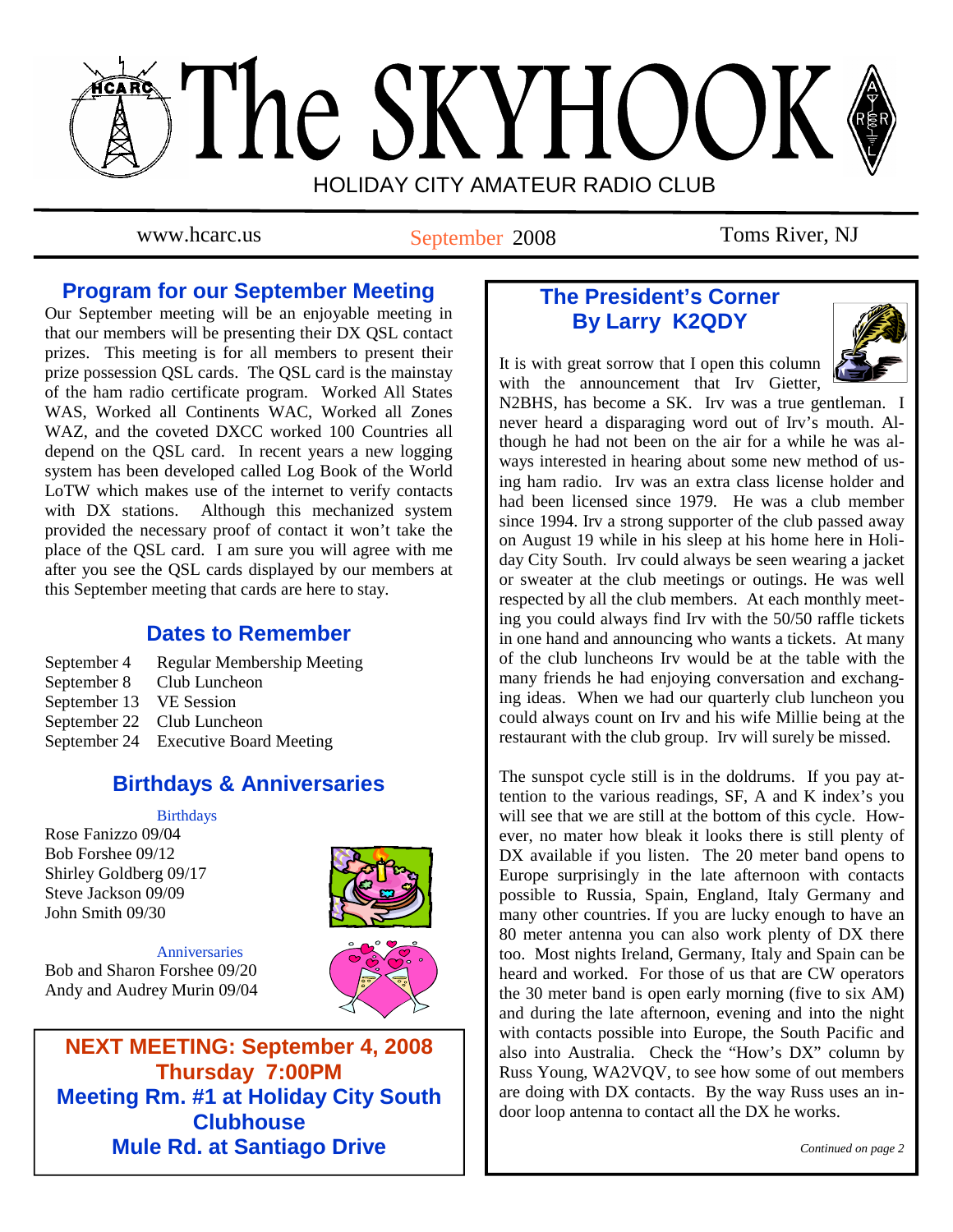#### *Continued from page 1*

The fall is almost here and you will have one last time to do any antenna work you may want to do before the winter sets in. Dipoles or beam antennas are easier to work on when the temperature is above freezing. Don't forget that support rope does breakdown in the sunlight and with the changes in extreme temperatures. Dacron covered support rope will hold up longer than non-covered but it still breaks down. I usually change my support guy lines every three to four years. I find that it is better to replace the lines than to have to restring one if breaks usually in the dead of winter.

Don't forget the Thursday evenings, 7:00 PM schedule, on the 146.880 repeater. We have had Lee Kissel, Mike Agostinello and Stan Stafiej come up on the repeater through Echo Link. Those of you that don't have HTs can also access the repeater the same way. Echo Link is a free down load off the internet. Additionally, club members access the repeater each day at 10:00 AM for some good rag chew and technical discussion.

Well that's all for this month's column and I am looking forward to seeing you at our September 4th 2008 meeting where we will have group presentations about their DX QSL cards

73 Larry K2QDY

### **Yours for the Asking**

John Hann has a Kenwood T599 transmitter that he is willing to give to someone that will give it a good home. This is a 1970s vintage transmitter and you may need to do some work to get it up to snuff. Johns phone number is (609) 660-0985. Give John a call to make arrangements.

### **Morse Code is Alive and Well**

From time to time a Broadcast Television station picks up on a ham radio item of interest and does a special. The following web site has a real interesting video about English ham radio operators. There is a little about Morse code, some pictures about antenna installation and some human interest as well. For those of you that have internet capability I think you will enjoy this news clip form across the pond to the east.

http://news.bbc.co.uk/2/hi/uk\_news/england/7544147.stm

It would be nice to see a similar piece on US television and I bet some hams would love to have the opportunity to display their accomplishments, abilities, interests and what our

hobby is about and how it interfaces with the modern internet world and that we are not living in the past but are an integral part to the present and likely the future. Many of today's modern day wonders were advanced through ham radio operators. I wonder how many of the general population know that ham radio operators had installed and operated a country wide network of repeaters and HT radios in the 60's that provided communications with other HT radios from the house, car or while walking. Humm sounds just like the Cell phone everyone is using regularly today!

### *Our VE Crew*

John W2LKS, Murray KD2IN, Bill AC2F, John K2JWH, Ed W1EAP, Larry K2QDY, Jamie W2QO, John KQ4WR, Jack KC2FS, Stan KB2PD Steve N2WLH, Kevin W2FA Ed WA2NDA.

#### **CLUB COMMITTEES**

*Refreshments:* Ray KC2GKN John K2WJH, Carl W2PTZ *www.hcarc.us Webmaster*: Steve N2WLH, Kevin W2FA *Publicity:* Ed W1EAP *Programs*: Bob KC2QMZ *Sunshine*: David WA2DJN *Event Food Committee*: Grace-Marie (K2QDY) *Field Day*: Larry K2QDY *VE Sessions*: Bill AC2F, Larry K2QDY plus the 'crew' *Skyhook*: Larry K2QDY *Funds Raising*: Irv N2BHS *Membership*: Bill AC2F

#### HOLIDAY CITY AMATEUR RADIO CLUB Toms River, New Jersey

Web Site www.hcarc.us President Larry Puccio K2QDY 732 349-2950 Vice President Ed Picciuti W1EAP 732 736-0955 Secretary Norm Smith W2PXE 732 920-5423 Treasurer Joe Militano KC2QLA 732 657-7092 Executive Board Don Smith W2III 732 505-4821 Executive Board Lee Kissel WA2JWR 732 244-6074 Executive Board Bill Haldane AC2F 732 240-7064 Executive Board Ray Lauterbach KC2GKN 732 244-8176 W2HC Trustee Don Smith W2III 732 505-4821

Membership is open to all interested persons. Ham license is not required. Dues are \$20.00 per year, payable Jan. 1st . Members joining during the year will have the dues prorated. Family membership \$10.00

Meetings are held on the first Thursday of every month, at 7:00 pm. Location: Meeting Room #1 in the Holiday City South Clubhouse. Directions: Go to Mule Rd. and to the corner of Santiago Drive. Turn into Santiago Dr., then into the parking lot in front of the pool. Enter bldg. on right.

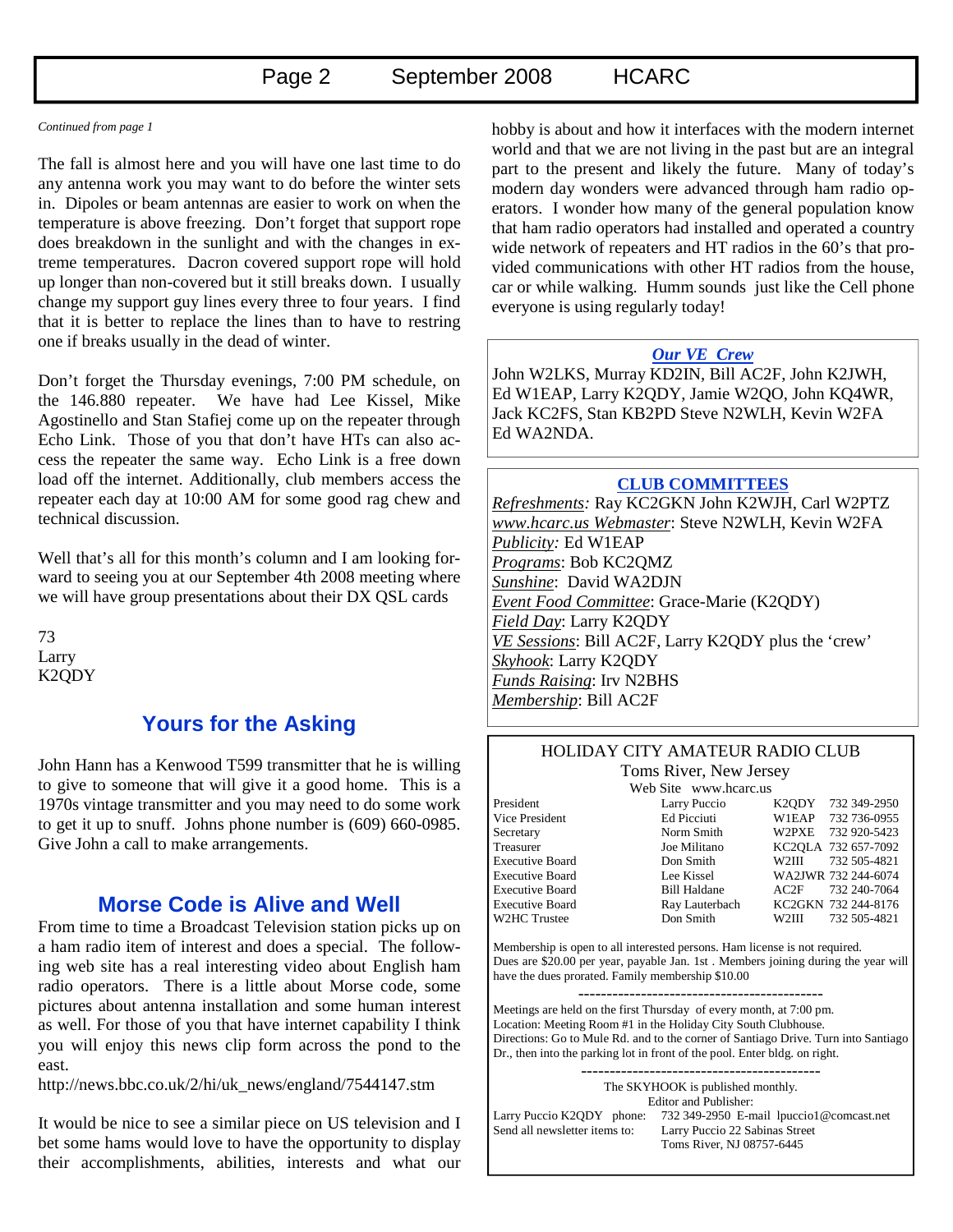### **How's DX By Russ Young WA2VQV**

From July 15th to August 14th, 2008 HCARC Members worked the following DX:

 Joe Militano, KC2QLA On 20 Meter SSB: NH7O Hawaii, K4S Puerto Rico, VA3CWT Canada.

 Murray Goldberg, KD2IN On 20 Meter SSB: HK3JJH Colombia, VY2SS, VC1T Canada.

 John Hann, K2JWH On 20 Meter SSB: IK8EPC Italy, YR1C Romania.

Russ Young, WA2VQV,

On 30 Meter CW: CU1F Azores, E71AA Bosnia, EA5KV Spain, EL2DX Liberia, F2YT France, IM0/IK2QEI Sardinia, IN3NJB Italy, LA5HE Norway, LY2ZZ Lithuania, LZ5F Bulgaria, OM0SX Slovakia, OZ1CTK Denmark, UA3TCJ Euro Russia.

 On 20 Meter CW: 4O3A Montenegro, A61Q United Arab Emirates, CT3/DF8AA Madeira, CU1/CT3FN Azores, E77RR Bosnia, EI7JW Ireland, FJ5KH St. Barthelemy, HB0/DL7JAN Liechtenstein, IM0/IK5PWQ EU-041 Italy, LZ5F Bulgaria, MD0CCE Isle of Man, OY/DD1LD Faroe Islands, PJ2/PB2T Curacao, PZ5RA Suriname, RU6DX Euro Russia, SP2GWH, HF94KE Poland, T77C San Marino, VE1AI/M Canada, XE2AI Mexico.

On 17 Meter CW: V31MR Belize.

 Larry Puccio, K2QDY On 80 Meters SSB: GW3XHG England, GW4RIB England, VQ9LA Chagos.

 On 40 Meters CW: YW6AJ Venezuela, C91SL Mozambique.

On 30 Meters CW: UA3TCJ Russia, 4X4WN Israel, G6PZ England, HB9CVQ Switzerland, EI9JA Ireland, T99WBosnia and Herzegovina.

 On 20 Meters CW: HK3JRL Colombia, TF/DJ2VO Iceland, EI9JF Ireland, AO7AJR Spain, F5KEE France.

 On 20 Meters SSB: 6W1SJ Senegal, G6MC England, CU1/CT1EGW St. Maria Island Azores, IZ6GSQ Italy, EI9FBB Ireland, 4L4WW Georgia, EI6GCB Ireland.

On 10 Meters SSB: EA1ACP Spain, EA1ALE Spain

 73 AND GOOD HUNTING, de Russ, WA2VQV

### **"Rouge Signals"**

The following is a reprint from the ARRL news letter.

When residents of a Philadelphia suburb complained to an area television station about how their remote car door entry devices wouldn't work in the parking lot of a local department store, an investigative reporter for NBC-10 (WCAU) called everyone she could to help her discover why. No one knew anything -- until she called on some local ham radio operators.

"Many people lock and unlock a car by remote and don't even give it a second thought unless it doesn't work," said NBC10 reporter Lu Ann Cahn. "The mystery problem repeatedly occurs outside the Kohl's store in Royersford. When I went into Kohl's [to ask about this], they told me they had no idea [about this]."

Cahn said that shoppers told her that this has been going on for more than a year, and that some shoppers don't realize they might have to manually lock their doors: "One woman reported her laptop was stolen from her car after she thought she had locked it." Shoppers theorized that it was the local power plant causing the interference, but Cahn said that officials at the plant said it wasn't them. Others thought that cellular telephone towers might be the culprit, but there are no cell towers in the area. "Police tell us that they can't figure it out either," Cahn said.

So after calling numerous places to help her out with this mystery, Cahn happened upon Reggie Leister, N3KAS, and Bob Rex, K3DBD, of the Pottstown Area Amateur Radio Club; Rex is Vice President of the club and Leister is the club's Public Information Officer (PIO). And as hams do, they were quick to volunteer to help out.

Leister and Rex accompanied Cahn to the parking lot in question. Rex built an antenna out of aluminum tubing and hooked it up to a spectrum analyzer. "Somewhere in the vicinity of this parking lot," Leister said, "there is a big source of radiation, some sort of signal." When Leister aimed the antenna in the direction of the Kohl's store, he hit pay dirt. "There are actually two signals there. It looks like [they're] coming from the building," Rex said when he read the analyzer.